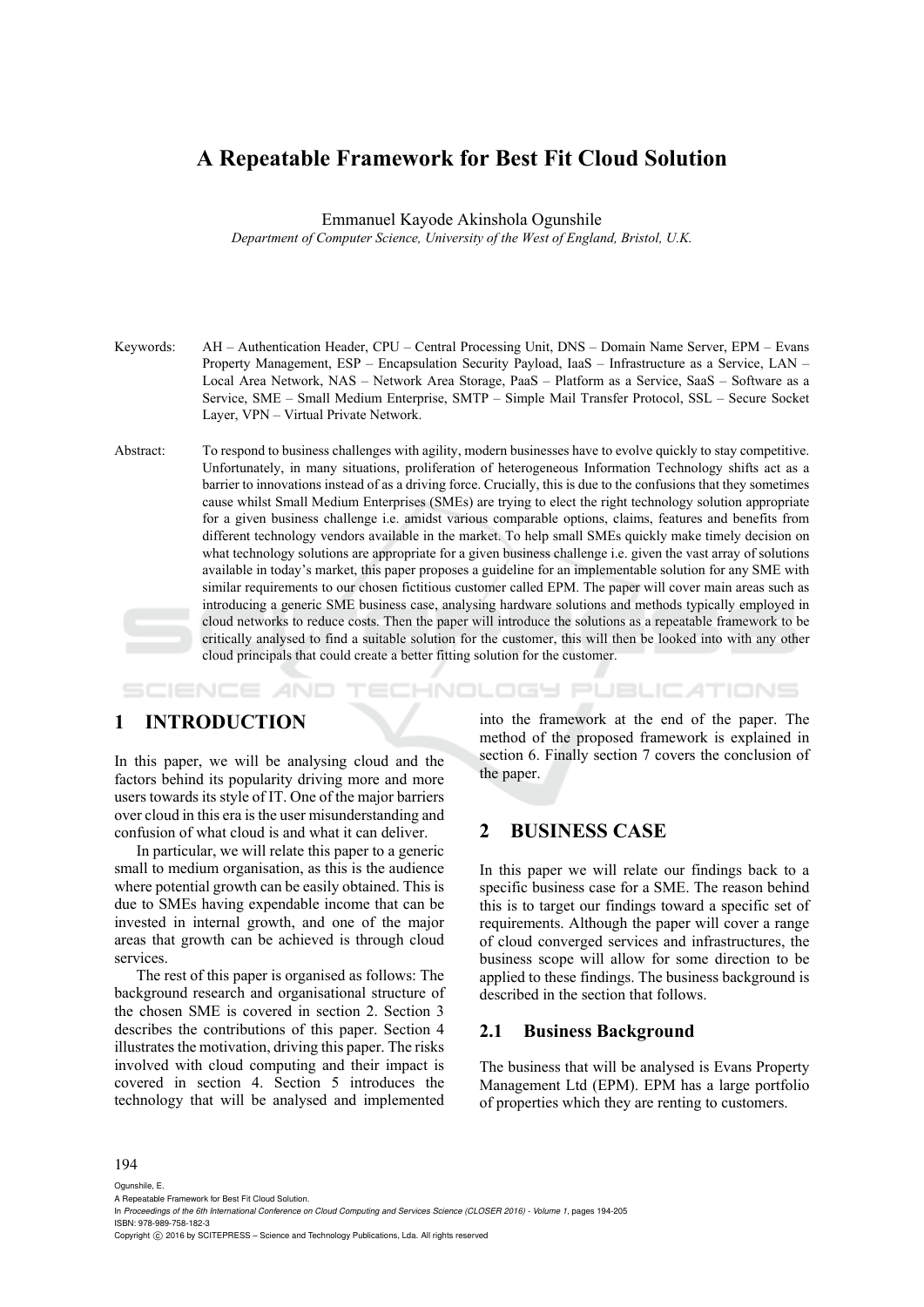The business currently employs 100 staff spread over different departments. However the business is looking to grow the business so more staff could be expected in the future.

The business has been active since 2007 (9 years), much of the equipment that is used by the business currently is outdated and not meeting the requirements expected by EPM. Many of the servers currently used are failing due to high load balancing operations that have increased gradually over the 9 years of business. Another problem with current hardware installed in the business is that it does not allow for sufficient data storage, file servers installed within the business only allow for a maximum capacity of 1TB, this has now reached its maximum storage capacity and needs to be resolved with new solutions.

EPM already owns an area that is currently being as their data centre, there is no issue with size limitations as they guarantee the area is large enough to hold any solution.

The departments within the business [*Table 1*] all have a shared business plan and can share a solution if this keeps in line with their main business focus of reducing costs.

EPM current has gigabit Ethernet installed within the company, however current hardware used by the business cannot take full advantage of these transmission speeds. This is something they would like to resolve with new hardware. The main constraint that EPM has stressed is that of money, this is a highly important resource to EPM and SMEs in general. The budget that has been provided by EPM is £5,000.00.

Here the organisation structure of EPM is shown, this gives a clear understanding of who the main stakeholders in the business are and what their primary concerns are.

|  |  | Table 1: EPM Organisation Structure. |
|--|--|--------------------------------------|
|  |  |                                      |

| Department | Title      | Name          |
|------------|------------|---------------|
|            | <b>CEO</b> | David Evans   |
| Finance    | <b>CFO</b> | Lesley Blake  |
| Sales      | VP         | George Wright |
|            | CΙO        | Dave Clark    |

Table 2: Number of Employees within EPM.

| Department   | <b>Employees</b> |
|--------------|------------------|
| Finance      |                  |
| <b>Sales</b> | בר               |
|              |                  |

The stakeholders discussed above each want their problems to be considered in the final implemented solution. These problems are shown in Table 3, each department head wants problems addressed.

| Server                         | Role                                     | Department<br>Owned by | <b>Problems</b><br><b>Experienced</b>                                              |
|--------------------------------|------------------------------------------|------------------------|------------------------------------------------------------------------------------|
| SALES-<br>Fileserver           | File Server                              | Sales                  | Insufficient<br>Data<br>Storage.<br>Requires 1TB                                   |
| <b>FINANCE</b><br>- Fileserver | File Server                              | Finance                | Insufficient<br>Data<br>Storage.<br>Requires 1TB                                   |
| Network<br>Server              | Proxy Server<br><b>DHCP</b> Server       | <b>IT</b>              | Server Failure (Due<br>to malfunctioning<br>components that<br>cannot be replaced) |
| CustMan-<br>Server             | Customer<br>&.<br>Property<br>Management | <b>IT</b>              | Server Failure (Due<br>to malfunctioning<br>components that<br>cannot be replaced) |

## **2.2 Summary**

The information provided by EPM above about, budgets, organisation structure and problems now taken into account, EPM would also like key concerns to be at the forefront of any implemented solutions. Their 2 main concerns are:

- 1. Scalability
- 2. Cost Saving

The objectives of the paper will be:

- Provide a solution for a budget of £5,000,00
- The solution must support:
	- o Gigabit Ethernet
	- o Storage Size (Over 1TB)
	- o Also the solution must support functions such as a file server, proxy server, DHCP server and support the customer management application owned by EPM.

Only solutions that meet the objectives given above will be chosen for implementation into our proposed repeatable framework given later.

## **3 CONTRIBUTIONS**

Although there are many papers that explore the most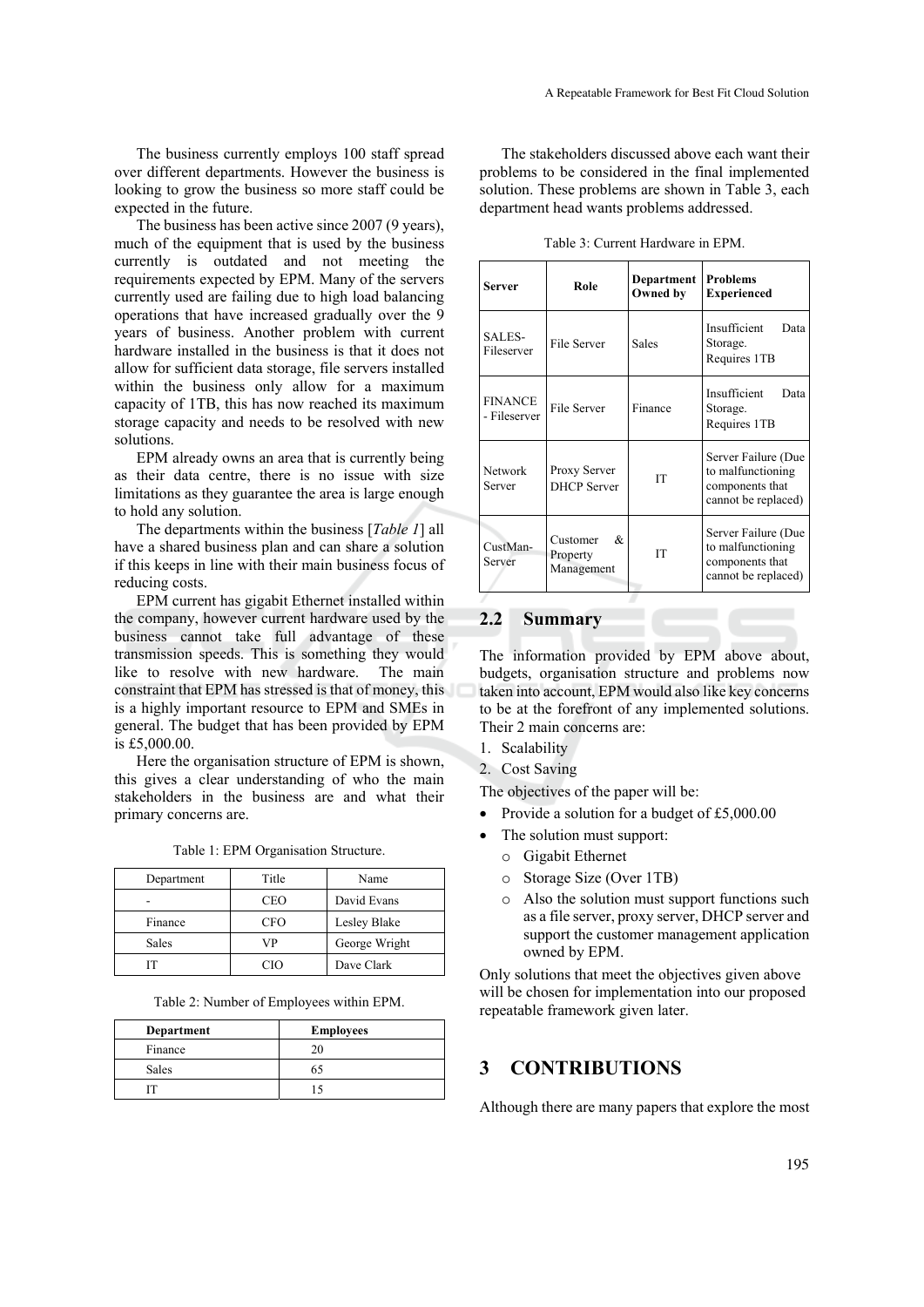befitting solution for a business. These are usually aimed at customers experienced in a cloud environment, overlooking customers entering a cloud consumer market. This paper looks to:

- Effectively creates a framework that looks at the cost benefit of a variety of different solutions on behalf of a customer.
	- o It will ensure that the user is offered the most scalable solution, while minimising the costs associated with it such as upfront costs and running costs. This is shown in the method, across all of section 9.

The paper also contributes to how most SMEs look at cloud and what factors affect their decision on moving to the cloud. This is shown in sections 4 and 9.3.

# **4 MOTIVATION**

This paper aims to obtain an understanding of how a framework can be implemented not only to the business case in question, but also the wider audience of SMEs in general. Below we have analysed the push and pull factors of SMEs in relation to cloud and will later implement these into a framework.

### **4.1 What Is the Attraction of Cloud?**

Cloud has started to attract a lot of users from all different backgrounds. Different users have different requirements from cloud, in the business area that we are looking at we will analyse the attraction of cloud towards SMEs.

Figure 1 illustrates the main reasons behind UK SMEs adopting cloud into their business.



Figure 1: Showing the main attractions of cloud relating to SMEs (Sahandi et al., 2012).

The top three points taken away from this image are:

- Cost Reduction (45.5%)
- Mobility  $&$  convenience in accessing applications (44.9%)
- ‐ Flexibility & Scalability (38.9%)

These points made above have the most significance to SMEs as they feel this is how a competitive advantage will be gained. These are the main areas we will aim to provide in the framework for a general cloud infrastructure to be provided to customer at the end of the paper. EPM has particular attraction to the point made of cost reduction and how this can be achieved through an implemented solution.

## **4.2 What Factors Affect Cloud Take Up?**

With the major attracting factors of cloud taken into consideration above, it's time to look at the main concerns that SMEs such as EPM have of moving to a cloud deployed environment.

(Sahandi et al., 2012), explained the biggest concern facing SMEs in cloud adoption in the paper 'SMEs perception of cloud computing'.

SMEs consider vender lock-in as a major concern for adopting cloud computing. Cloud computing users are concerned about losing control of their data that could be locked-in by a cloud provider.

In a paper published by information weekly (InformationWeek, 2015), looking at how cloud lock in can be avoided. Gunnar Hellekson, chief technology strategist for Red Hat's U.S. public sector business said that SMEs need to build a detail strategy for winding down a contract with a service provider. This can make it easier when migrating service to another provider if detail documents signed by cloud providers specifically state how information and data will be packed up in the case of provider migration.



Figure 2: Factors affecting cloud take up in SMEs (Sahandi et al., 2012).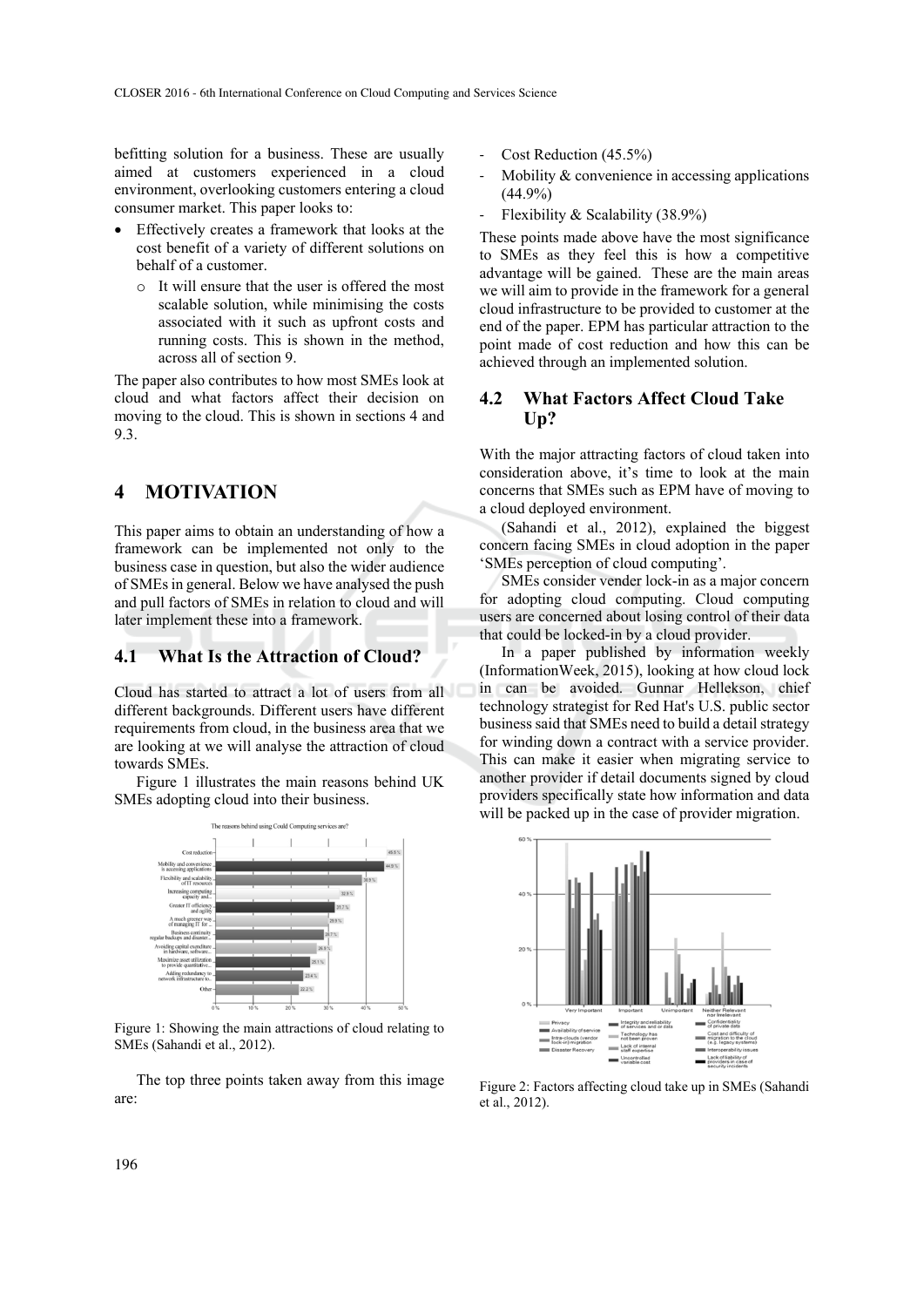The biggest concerns facing UK SMEs on their transferal to cloud are shown in Figure 2. The top listed concern is:

Security (VPN Security, 2008)

In the framework presented at the end of this paper, these two influencing factors will hope to be minimised to offer the most attraction of cloud services to customers.

# **5 CLOUD COMPONENTS**

In this section we will talk about the aspects of a cloud network and how each is beneficial to its deployment. We will also analyse three providers of these components, one low range, one medium range and one high range to gain an understanding of what quality can be delivered to the customers and for what price.

## **5.1 Tower, Rack and Blade Servers**

In the current era most data centres incorporate the user of rack servers, moving on from previous generations that typically incorporated tower servers. However blade servers are gaining popularity with customers. These components all work in similar ways however they have key differences between them.

AND

## **5.1.1 Tower Servers**

These servers care becoming outdated and are not typically employed by customers anymore. Reasons behind this are that they are large and take up a lot of space and are typically hard to manage as they cannot be mounted on top of each other. Also tower servers require individual monitors, keyboards and mice to allow them to be managed. All this increases the price of the solution dramatically, something that all SMEs look to avoid and ECM in particular.

However all of this being said, tower servers are a lower cost for customer to initially purchase. Expansion with tower servers is very achievable however this increases prices dramatically also, due to management costs and data centre space issues.

However even though tower servers are becoming outdated they could fit to customer requirements. For example: A tower server could serve as a backup system for a SME as a failover in case the main system was to fail.

### **5.1.2 Rack Servers**

These are the most common servers implemented by customers. Unlike tower servers discussed above, rack servers do not contain critical equipment such as backup batteries, switches and storage arrays. These are contained in rack units, in which rack servers are installed.

Rack servers offer a lot more flexibility and scalability than tower servers. Rack servers offer expandability through implementable disks, processors and RAM which can be added to the chassis themselves. Also as multiple servers can be added to racks (installed in bays), this means that all components can be found together. This will then make the network easier to manage. Many applications or functions can be installed in a chassis across the servers such as:

‐ Email

:HNC

- ‐ Storage
- Specific business applications

However unlike tower servers, rack servers will need to purchase chassis for the servers to be deployable, this adds to business expenses driving up costs.

### **5.1.3 Blade Servers**

Here we will be looking at the final server type which is blade servers. Blade servers are like self-contained servers, which fit into enclosures with other blades. The enclosure provides power, cooling and connectivity for each blade in the enclosure. Contained in a single blade are components such as hard drives, I/O cards, memory and storage. One of the main selling points behind blade servers is hot plugging, blades can be added to enclosures easily just by pushing in the blade when demand calls for it. This can also improve management of servers, benefiting the business.

Blade servers are best suited to workloads such as:

- Virilisation
	- o Server
	- o Desktop
- Cloud infrastructure
- Big Data Applications

Blade servers have the computing power to be able to handle high intensity processes. Furthermore blade servers take up a small area in regards to data centres, this could cut the cost that needs to be spent on chassis to house the servers. Blade servers offer flexibility to customers as they can be added to chassis depending on the business needs and can be easily scaled up if needed.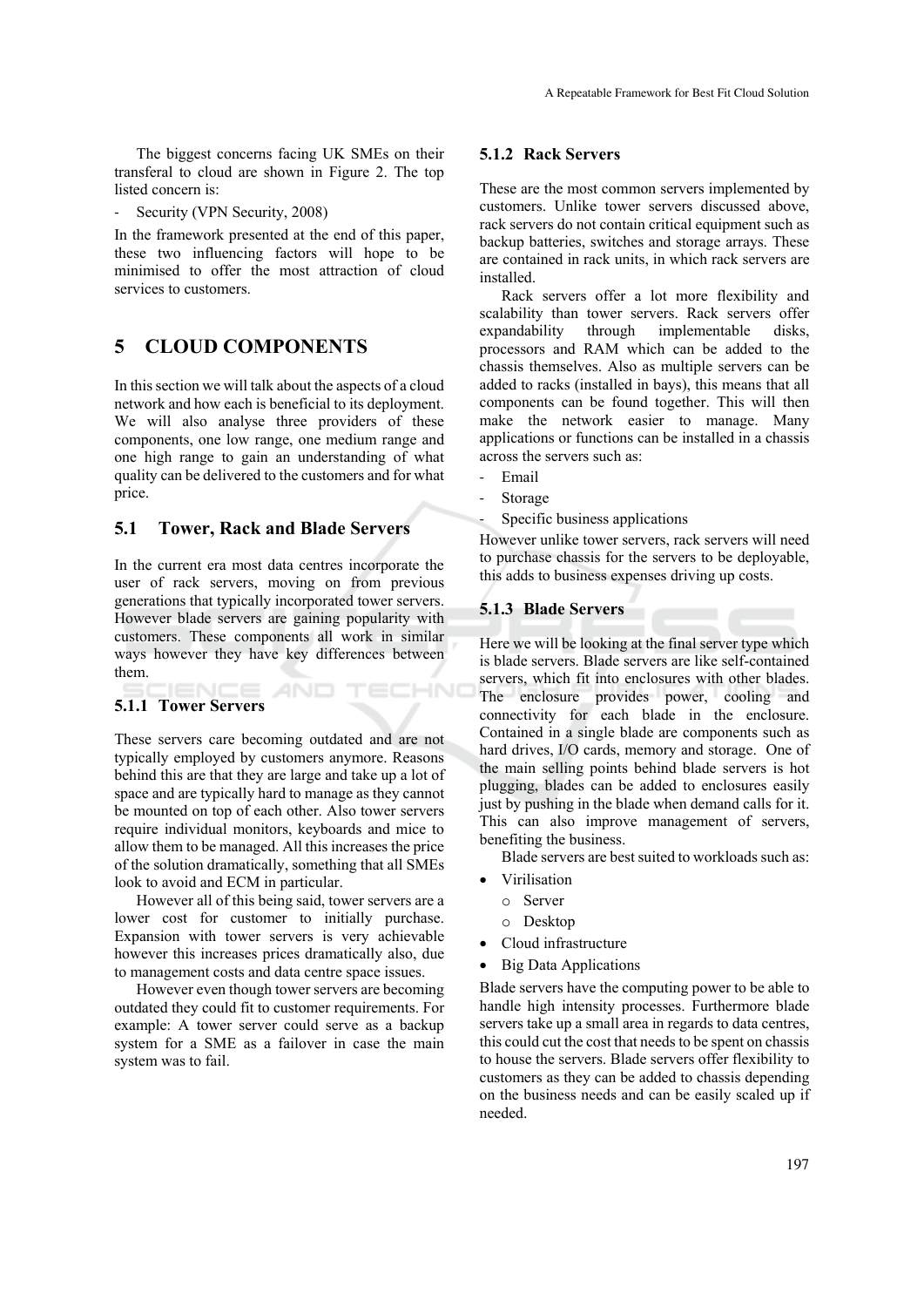However blade servers are expensive to purchase upfront, and may be out of reach of many businesses. The blade chassis are often made to house 14, 16 blades, this needs to be utilised for customers to really get the most out of blade.

## **6 METHOD**

In this section of the paper we will be talking through the generic framework that has been developed to implement a chosen solution for EPM. In this framework we will break the solutions down into criteria important to EPM relating to business goals and business constraints.

### **6.1 Mathematical Optimisation**

The best solution for EPM will refer to achieving the best computing power from specified servers under specified constraints which in EPM case is cost. Finding the best solution often refers to achieving best performance under specified constraints (Model Based Test Case Optimization, 2014).

In the specified case from EPM the performance criteria that needs to be explored is:

- 1. Maximisation of computing power (CPU, RAM etc.)
- 2. Minimisation of resources (cost)

Achieving these two areas will therefore maximise the outcome.

These two factors contribute to cloud system as, maximising computing power will mean customer have access to a larger resource pool (RAM, CPU, Hard disk space), access to services when they need them (On demand self service). The cost saving side of the analysis will ensure those customers reduce the amount of resources needed to achieve this. This is particularly important in SMEs where cost saving is needed for company growth and survival.

#### **Maximisation of Computing Power.**

There are three main aspects consistent over all solutions that are being analysed in this paper and they are:

- 1. CPUs
- 2. RAM
- 3. Hard-drive space

We will be looking at maximising all three of these areas in regards to the cost of each component.

#### **CPU.**

To measure the computing power we will be referring

to a publication made at CPU benchmarks (PassMark CPU Value Chart, 2015). This analysis looks at the computing power achieved in regards to the cost of the component and ranks them, rating each component of the power achieved / price of the component.

$$
Processor Value for Money = \frac{CPU \text{ Mark}_{Price (E)}}{Price (E)}
$$
 (1)

Each processor to be analysed is included in this paper and will be implemented into this project.

#### **RAM.**

In the analysis of RAM we will be looking at the GB provided by the component and calculating the cost per GB. We will be referring to a statistical study taken, that analyses the cost per GB gained in hardware (Average Historic Prince of RAM, 2015). The analysis states that the cost per GB is £3.73per GB (\$5.50). Analysis of this component will look something like:

Table 4: Showing conversion of RAM GB to total cost (£) (Average Historic Prince of RAM, 2015).

| RAM(GB) | Value for money $(f)$ |
|---------|-----------------------|
| 8GB     | 29.84                 |

This shows that a hardware product with 8GB of RAM is equivalent to £29.84. Taking this into consideration when analysing all systems, this number will look to be maximised to show customers are achieving value for money.

#### **Hard-drive Capacity.**

In the analysis of Hard-drive space much like that of RAM above, the cost per GB will be analysed. Harddrive cost per GB is relatively cheaper than that of Ram, according to studies taken, the analysis states that the cost per GB of hard-drive size is £0.02 per GB (\$0.03) (Average Cost of Hard Drive Storage, 2015).

Analysis of this component will look something like this:

Table 5: Showing Hard-drive conversion GB to value (£) (Average Cost of Hard Drive Storage, 2015).

| Hard-drive capacity (GB) | Value for money $(f)$ |
|--------------------------|-----------------------|
| 500GB                    | 10.00                 |

This analysis shows us that a hardware product containing 500GB storage space is equivalent to £10.00. This value will look to be maximised in the analysis of servers later on in the paper.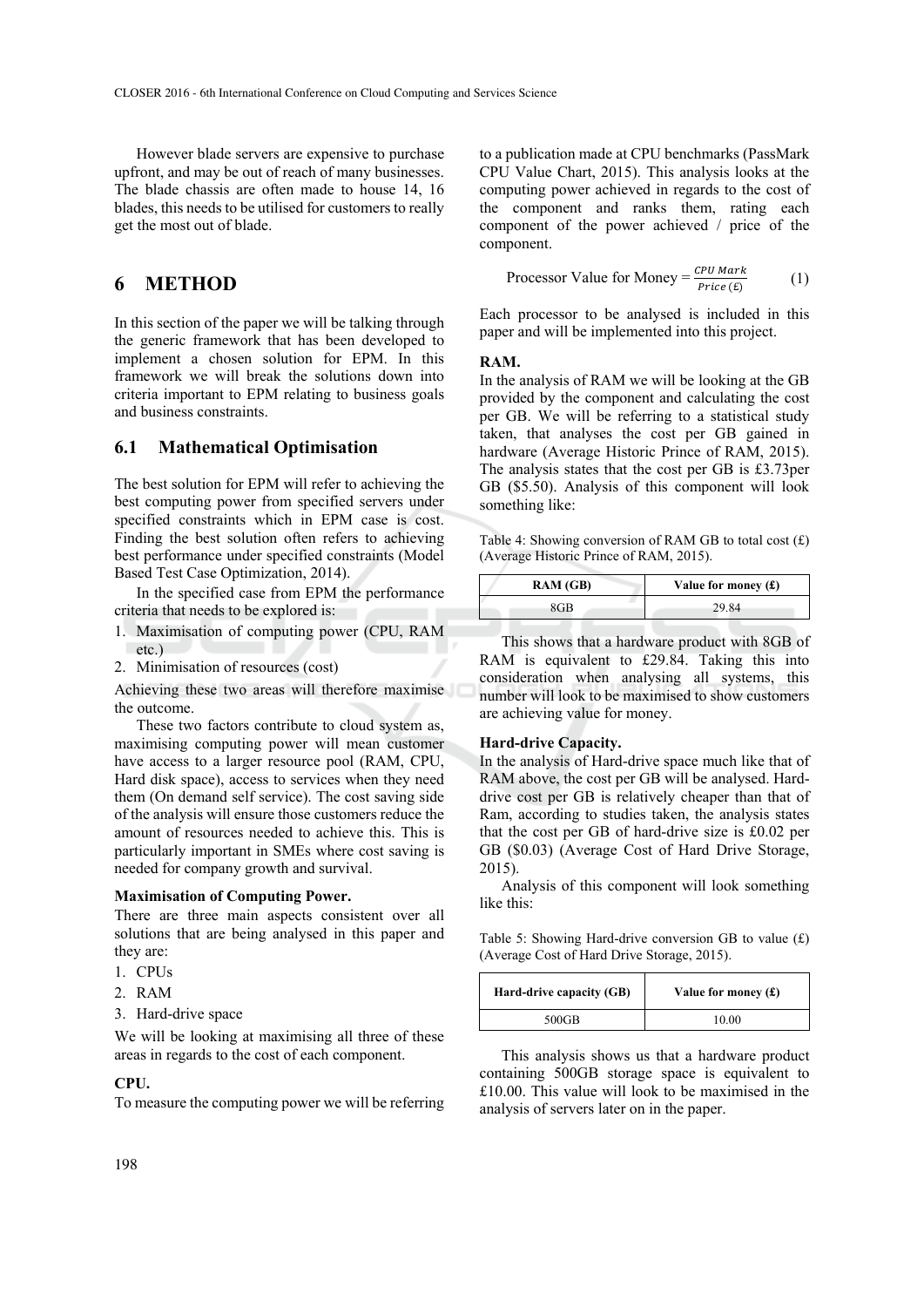#### **Minimisation of Resources.**

There are a few areas to take into account here apart from the main concern which is total cost of the solution itself. The aspects to be analysed are:

- 1. Total cost of the solution
- 2. Running costs
- 3. Cooling costs

The latter aspects are often overlooked by customer when purchasing hardware. However they can make up a substantial maintenance cost when implemented in a business. If this was overlooked by a customer it could mean that the cost benefit of the product was not accurately reflected at purchase time and could not provide the requirements that they were expecting.

#### **Total Cost of Solution.**

The total cost of a solution will just look at the total price of the solution. It will provide a justification mark for performance aspects of the system. Example, a solution costing £500 should deliver less computing power than a solution costing £1000. However the gap between cost and performance will be analysed to provide the best solution to a customer.

#### **Running Cost.**

Running costs will take into account the electricity required to run a server over as given timescale and the cost of this power consumption.

A formula has been taken of how to convert the electricity consumption of a hardware solution (Weijdema, 2011):

$$
\frac{\text{(Operating Hours * Watt Usage Per Hour)}}{1000} = Kwh * Electricty \text{ Costs} \tag{2}
$$

The wattage of a solution can be taken using the formulae:

$$
W = Amps * Volts
$$
 (3)

Analysis of the power usage of solutions will look to find the solution with the lowest power consumption.

Although energy prices will vary from location to location, for the simplicity of the framework to be applied a constant value of  $0.09$  (£) per kWh will be used across all solutions analysed in this paper. This price has been taken from a quote on UK power, from the supplier extra energy, (Gas and Electricity Tariffs, 2015).

#### **Cooling Costs.**

Cooling costs is also another aspect of solution running that needs to be taken into account. A formula can also be implemented to calculate cooling costs (Weijdema, 2011).

$$
\frac{((Operating \, Hours * BTU \, per \, hour) * 0.293)}{1000}
$$
\n= *Kwh \* Electricity costs per Kwh* (4)

Cooling, another aspect that will look to be minimised across all the solutions.

### **Summary.**

In summary, the analysis of hardware components that was performed earlier in the paper will now be implemented into the proposed framework explained above. Weighing up the initial cost of the propose system against the provided computing power will indicate a cost benefit to the customer. This will provide collated analysis information that will propose the best solution for EPM.

## **6.2 Implementing the Business Scenario**

In this section we will be implementing the framework explained above into the different solutions that were analysed earlier in the paper. We will first shown each solution compared in its group, e.g. Blade, Rack & Tower. We will then go on to compare each solution group against each other.

#### **Tower Server Comparison.**

We will first be looking at the tower server solution for EPM.

| Solution:                     | Lenovo ThinkServer TS140    |  |        |
|-------------------------------|-----------------------------|--|--------|
|                               | <b>Data and Formulas</b>    |  |        |
|                               | Ram                         |  | 32     |
| <b>Computing Power</b>        | CPU                         |  | 43.84  |
|                               | Hardrive                    |  | 16     |
|                               | <b>Operating Hours</b>      |  | 8760   |
| <b>Running Costs</b>          | Watt Usage (per hour)       |  | 450    |
|                               | <b>Electricity Costs</b>    |  | 0.09   |
|                               | <b>Total</b>                |  | 354.78 |
|                               | <b>Operating Hours</b>      |  | 8760   |
| <b>Cooling Costs</b>          | <b>BTU per Hour</b>         |  | 1535.4 |
|                               | <b>Electricity Costs</b>    |  | 0.09   |
|                               | Total                       |  | 354.68 |
|                               |                             |  |        |
|                               | <b>Component Values (£)</b> |  |        |
| Ram                           | £<br>119.36                 |  |        |
| CPU                           | 43.84<br>e                  |  |        |
| <b>Hardrive</b>               | £<br>320.00                 |  |        |
| <b>Total Component Price:</b> | £<br>483.20                 |  |        |
|                               |                             |  |        |
| <b>Overall Pricing</b>        |                             |  |        |
| <b>Unit Price</b>             | 289.23<br>é                 |  |        |
| <b>Running Costs</b>          | £<br>354.78                 |  |        |
| <b>Cooling Costs</b>          | £<br>354.68                 |  |        |
| <b>Total Price</b>            | £<br>998.69                 |  |        |

Table 6: Lenovo ThinkServer, Tower Server.

Analysis of this allow us to see the other costs of a server that are sometimes not taken into consideration along with the computing output of this solution.

The numbers highlighted in red shown the dynamic figures of the solution, they will vary from solution to solution and indicate the computing value provided to the customer. These values are displayed in the component values section.

The Lenovo ThinkServer TS140 allows for up to 32GB of RAM to be installed along with 16TB of Hard-disk space. These values do not come installed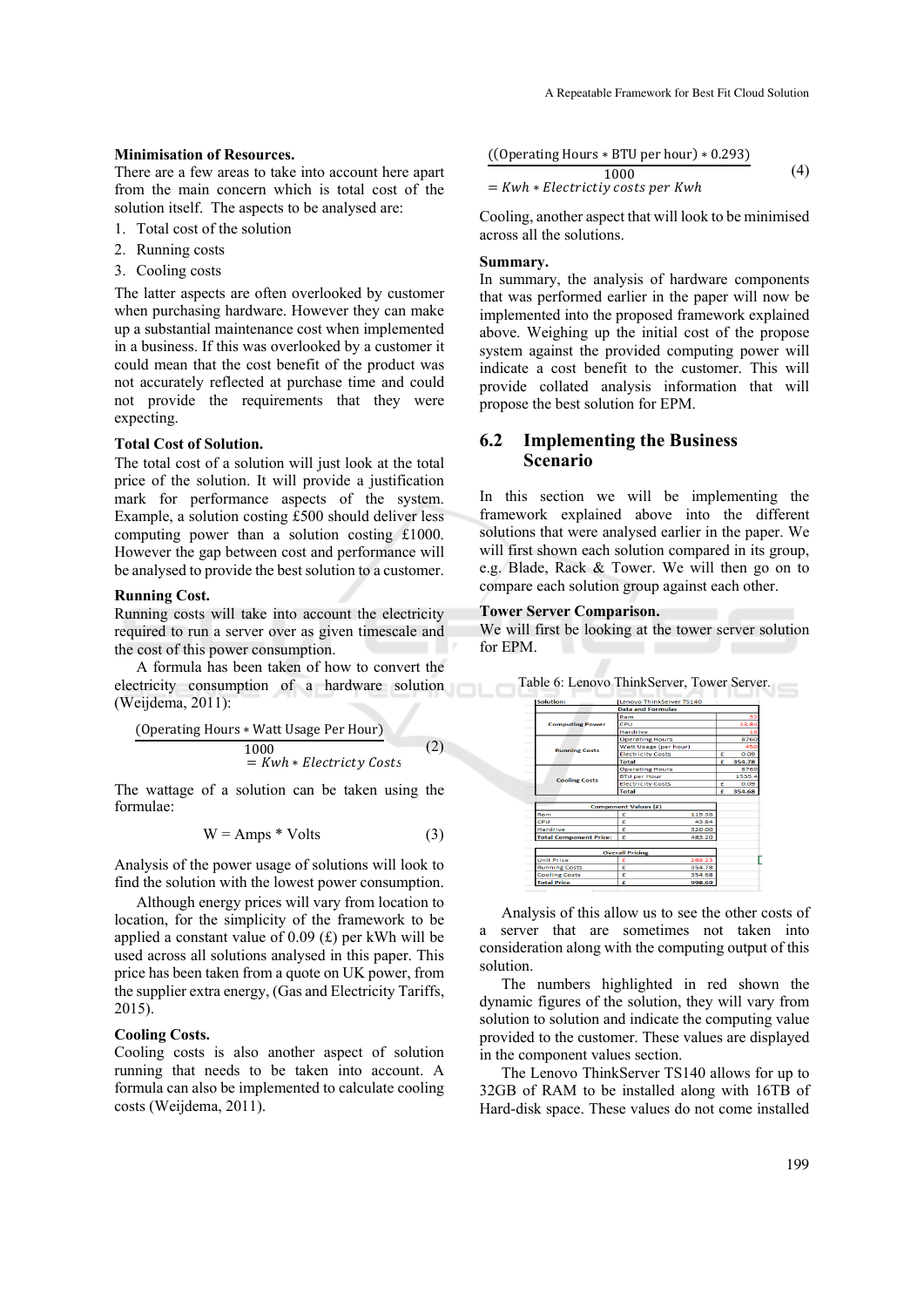in the solution however they offer room for expansion which will be required in EBS in coming time. These components will have to be purchased separately, however this is the same with every solution that will be displayed in this paper. The CPU value displayed in this figure, shows that the bench mark performance of the CPU was relatively good compared to the performance of similar Intel Xeon processors with similar GHz. However the low cost of this CPU allows a much greater value for money to be achieved.

The running cost shown in this figure illustrates the amount of electricity required to run this solution. The running time has been specified by EPM as 24/7 (8760 hours). This is often an overlooked cost by customers and real costs of a solution are not explored. This paired with the cooling cost of the solution, which is calculated in a similar manner allows us to see the overall costs of a system over a 1 year period.



| <b>Solution:</b>              | Dell Power Edge T320            |   |         |
|-------------------------------|---------------------------------|---|---------|
|                               |                                 |   |         |
|                               | <b>Data and Formulas</b><br>Ram |   | 192     |
| <b>Computing Power</b>        | CPU                             |   | 24.29   |
|                               | <b>Hardrive</b>                 |   | 32      |
|                               | <b>Operating Hours</b>          |   | 8760    |
|                               | <b>Watt Usage (per hour)</b>    |   | 495     |
| <b>Running Costs</b>          | <b>Electricity Costs</b>        | £ | 0.09    |
|                               | <b>Total</b>                    | £ | 390.26  |
|                               | <b>Operating Hours</b>          |   | 8760    |
|                               | <b>BTU per Hour</b>             |   | 1688.94 |
| <b>Cooling Costs</b>          | <b>Electricity Costs</b>        | £ | 0.09    |
|                               | <b>Total</b>                    | £ | 390.15  |
|                               |                                 |   |         |
|                               |                                 |   |         |
|                               | <b>Component Values (£)</b>     |   |         |
| Ram                           | 716.16<br>£                     |   |         |
| CPU                           | £<br>24.29                      |   |         |
| <b>Hardrive</b>               | £<br>640.00                     |   |         |
| <b>Total Component Price:</b> | £<br>1.380.45                   |   |         |
|                               |                                 |   |         |
|                               | <b>Overall Pricing</b>          |   |         |
| <b>Unit Price</b>             | £<br>879.00                     |   |         |
| <b>Running Costs</b>          | £<br>390.26                     |   |         |
| <b>Cooling Costs</b>          | 390.15<br>£                     |   |         |

Table 8: HP ProLiant, Tower Server.



All of the information from the three tower solu-

tions taken into consideration, a graph can be produced to show the best value for money solution. This is calculated by subtracting the component costs from the total cost of the solution.

This illustrates that the dell power edge system is the best value for money as it delivers the most amount of potential computing power for the smallest cost to the customer.



Figure 3: Best Value Solution, Tower Server.

The values shown are negative as each system does not actually deliver more potential computing power than is paid for, however the graph indicates that the closer a solution value is to 0 means that it provides the same potential computing power as the overall costs of the solution, providing a better return on investment.

### **Rack Servers.**

Now we will look at the next solutions recommended in the analysis. The rack servers will be compared to each other in the same method that was applied above, comparing the value of money achieved from each solution.

The first rack server that will be looked at is the Asus RS100-X7, this is the entry level rack server for EPM.

| <b>OURSERVIEL</b>             | <b>MSUS NO LUUTA?</b>       |   |        |
|-------------------------------|-----------------------------|---|--------|
|                               | <b>Data and Formulas</b>    |   |        |
|                               | Ram                         |   |        |
| <b>Computing Power</b>        | CPU                         |   | 29.2   |
|                               | Hardrive                    |   | 16     |
|                               | <b>Operating Hours</b>      |   | 8760   |
| <b>Running Costs</b>          | Watt Usage (per hour)       |   | 250    |
|                               | <b>Electricity Costs</b>    |   | 0.09   |
|                               | Total                       | Ĕ | 197.10 |
|                               | <b>Operating Hours</b>      |   | 8760   |
| <b>Cooling Costs</b>          | <b>BTU per Hour</b>         |   | 858    |
|                               | <b>Electricity Costs</b>    |   | 0.09   |
|                               | Total                       | £ | 197.04 |
|                               |                             |   |        |
|                               | <b>Component Values (£)</b> |   |        |
| Ram                           | 29.84<br>r                  |   |        |
| CPU                           | 29.20<br>£                  |   |        |
| Hardrive<br>£.<br>320.00      |                             |   |        |
| <b>Total Component Price:</b> | £<br>379.04                 |   |        |
|                               |                             |   |        |
|                               | <b>Overall Pricing</b>      |   |        |
| <b>Unit Price</b>             | 235.00                      |   |        |
| <b>Running Costs</b>          | £<br>197.10                 |   |        |
| <b>Cooling Costs</b>          | £<br>197.04                 |   |        |
| <b>Total Price</b>            | £<br>629.14                 |   |        |

Table 9: Asus, Rack Server.

The medium range server from IBM was the next solution to be analysed.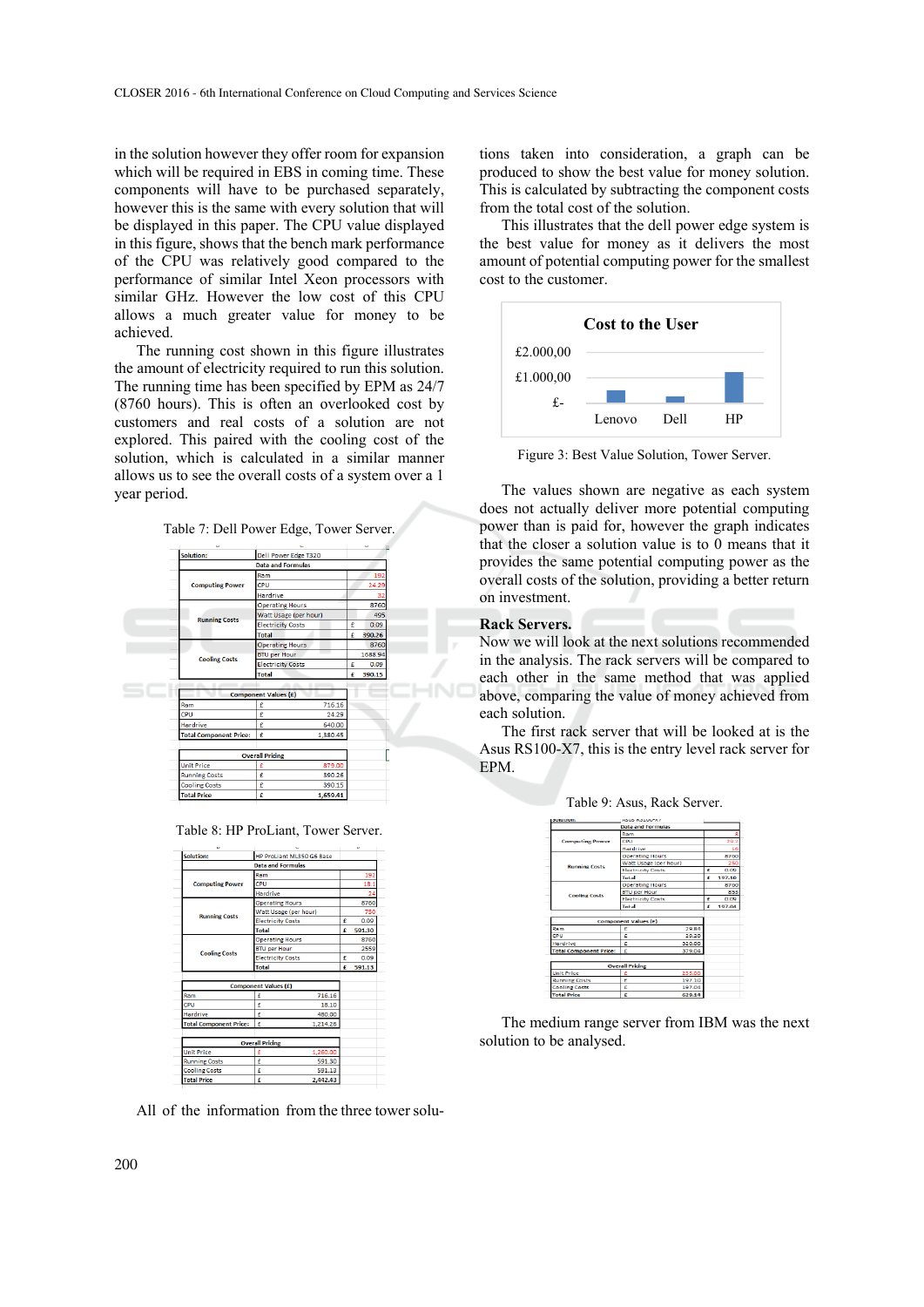|  | Table 10: IBM, Rack Server. |
|--|-----------------------------|
|--|-----------------------------|

| Solution:                                      | Cisco X220 MS               |                       |   |        |
|------------------------------------------------|-----------------------------|-----------------------|---|--------|
|                                                | <b>Data and Formulas</b>    |                       |   |        |
|                                                | Ram                         |                       |   | 128    |
| <b>Computing Power</b>                         | CPU                         |                       |   | 29.2   |
|                                                | <b>Hardrive</b>             |                       |   | 84     |
|                                                | <b>Operating Hours</b>      |                       |   | 8760   |
| <b>Running Costs</b>                           |                             | Watt Usage (per hour) |   | 750    |
|                                                | <b>Electricity Costs</b>    |                       | £ | 0.09   |
|                                                | <b>Total</b>                |                       | £ | 591.30 |
|                                                | <b>Operating Hours</b>      |                       |   | 8760   |
| <b>Cooling Costs</b>                           | <b>BTU per Hour</b>         |                       |   | 2559   |
|                                                | <b>Electricity Costs</b>    |                       | £ | 0.09   |
|                                                | <b>Total</b>                |                       | £ | 591.13 |
|                                                |                             |                       |   |        |
|                                                | <b>Component Values (£)</b> |                       |   |        |
| Ram                                            | £                           | 477.44                |   |        |
| CPU                                            | £                           | 29.20                 |   |        |
| Hardrive                                       | £                           | 1,680.00              |   |        |
| £<br><b>Total Component Price:</b><br>2,186.64 |                             |                       |   |        |
|                                                |                             |                       |   |        |
|                                                | <b>Overall Pricing</b>      |                       |   |        |
| <b>Unit Price</b>                              |                             | 1,157.00              |   |        |
| <b>Running Costs</b>                           | £                           | 591.30                |   |        |
| <b>Cooling Costs</b>                           | £                           | 591.13                |   |        |
| <b>Total Price</b>                             | ¢                           | 2.339.43              |   |        |

Table 11: Cisco, Rack Server.



Now that all of the solution values have been taken into consideration. The figure below illustrates the value for money of each solution. Looking at the overall running costs of the solution subtracting the potential computing power available.



Figure 4: Best Value Solution, Rack Server.

From the analysis of cost shown in the figure above, the IBM x3650 rack server showed to be the best investment for EPM. The x3650 returned £1713.00 worth of potential computing power to the

solution from the £2, 339.43 upfront cost and running costs. The other two servers (Asus & Cisco) didn't return as much potential computing power as the IBM rack server. The Cisco solution that was analysed has a very large upfront cost and the large power consumption of the solution means that the potential computing power provided cannot overcome the large costs, extracting valuable resources from EPM which would be hard for them to invest in a system like this.

#### **Blade Servers.**

The next solution group that will be looked at is the blade servers. These were analysed earlier in the paper and appeared to have very large upfront costs and high power supply's required. In the analysis below it will reveal if blade servers can justify the high prices of various suppliers products.

The firs solution that will be analysed is the Cisco UCS B230 M2.

Table 12: Cisco, Blade Server.



The values expressed in the above figure also takes into account the cost of the blade rack to support the individual modules.

Table 13: Cisco, Blade Server.

| <b>MANAGERITY</b>             | WELL EMPERATURE IN FAMILY   |            |
|-------------------------------|-----------------------------|------------|
|                               | <b>Data and Formulas</b>    |            |
| <b>Computing Power</b>        | Ram                         | 288        |
|                               | CPU                         | 5.41       |
|                               | Hardrive                    | 2.4        |
| <b>Running Costs</b>          | <b>Operating Hours</b>      | 8760       |
|                               | Watt Usage (per hour)       | 2700       |
|                               | <b>Electricity Costs</b>    | ¢<br>0.09  |
|                               | Total                       | £ 2.128.68 |
| <b>Cooling Costs</b>          | <b>Operating Hours</b>      | 8760       |
|                               | <b>BTU per Hour</b>         | 9212.4     |
|                               | <b>Electricity Costs</b>    | ¢<br>0.09  |
|                               | <b>Total</b>                | £ 2,128.08 |
|                               |                             |            |
|                               | <b>Component Values (£)</b> |            |
| Ram                           | é<br>1.074.24               |            |
| CPII                          | ¢<br>5.41                   |            |
| Hardrive                      | ٠<br>48.00                  |            |
| <b>Total Component Price:</b> | ٠<br>1,127.65               |            |
|                               |                             |            |
|                               | <b>Overall Pricing</b>      |            |
| <b>Unit Price</b>             | ¢<br>7.674.80               |            |
| <b>Running Costs</b>          | £<br>2.128.68               |            |
| <b>Cooling Costs</b>          | ŧ<br>2,128.08               |            |
| <b>Total Price</b>            | ¢<br>11.931.56              |            |

The Dell Power Edge adopts the same method used in the last blade analysis, the cost of the blade enclosure has been included in the unit price of the solution.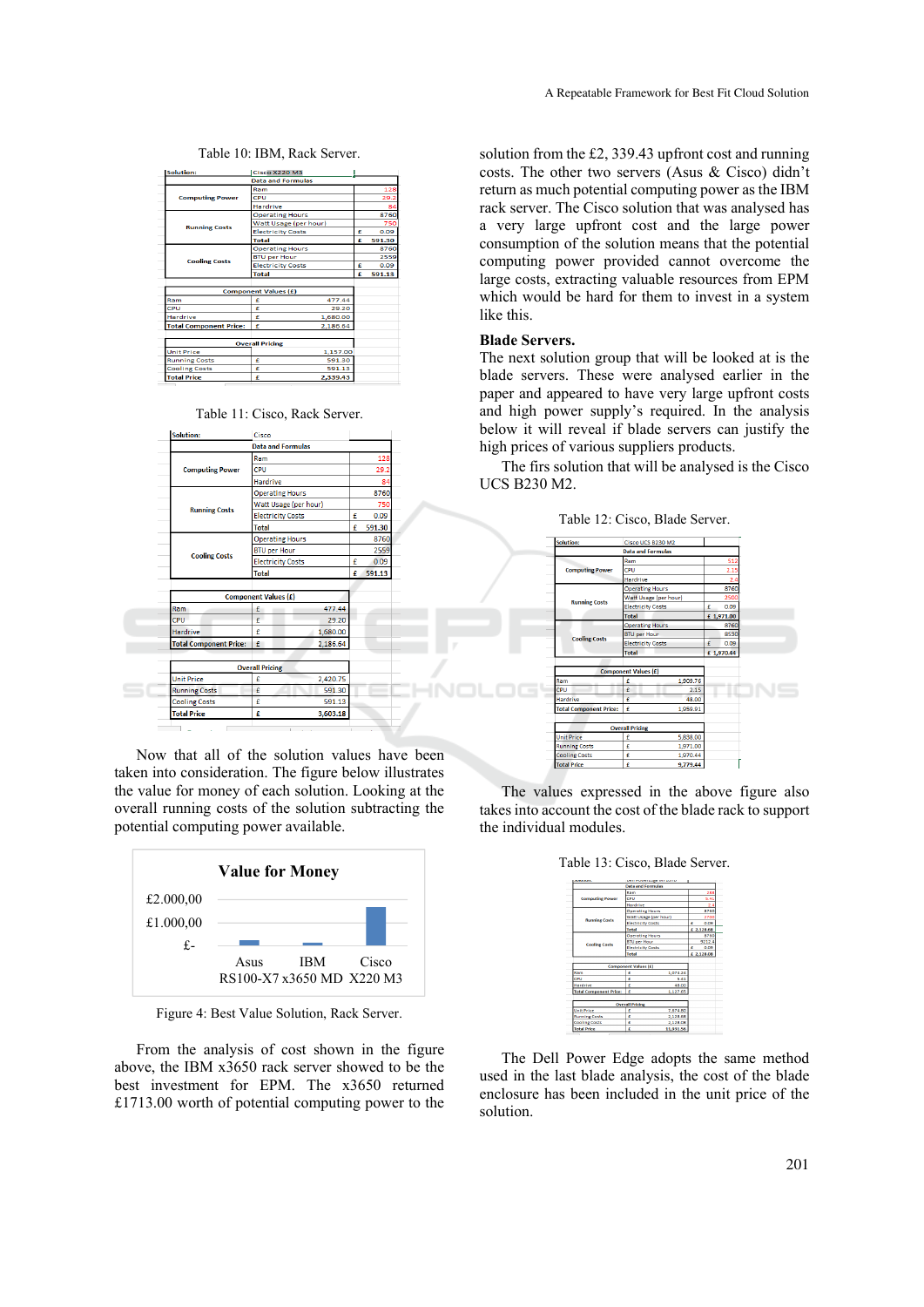Table 14: HP ProLiant, Blade Server.

| Solution:                     | <b>HP ProLiant BL680c</b>   |            |
|-------------------------------|-----------------------------|------------|
|                               | <b>Data and Formulas</b>    |            |
| <b>Computing Power</b>        | Ram                         | 2000       |
|                               | CPU                         |            |
|                               | <b>Hardrive</b>             |            |
| <b>Running Costs</b>          | <b>Operating Hours</b>      | 8760       |
|                               | Watt Usage (per hour)       | 2400       |
|                               | <b>Electricity Costs</b>    | 0.09<br>£  |
|                               | <b>Total</b>                | £ 1,892.16 |
| <b>Cooling Costs</b>          | <b>Operating Hours</b>      | 8760       |
|                               | <b>BTU per Hour</b>         | 8188.8     |
|                               | <b>Electricity Costs</b>    | 0.09<br>£  |
|                               | <b>Total</b>                | £ 1,891.62 |
|                               |                             |            |
|                               | <b>Component Values (£)</b> |            |
| Ram                           | 7,460.00<br>£               |            |
| CPU                           | 5.00<br>£                   |            |
| <b>Hardrive</b>               | 96.00<br>£                  |            |
| <b>Total Component Price:</b> | £<br>7.561.00               |            |
|                               |                             |            |
|                               | <b>Overall Pricing</b>      |            |
| <b>Unit Price</b>             | 7,622.00<br>£               |            |
| <b>Running Costs</b>          | £<br>1,892.16               |            |
| <b>Cooling Costs</b>          | £<br>1,891.62               |            |
| <b>Total Price</b>            | ¢<br>11.405.78              |            |

Now that the values of all of the blade solutions have been taken into consideration, they can be analysed together to illustrate which solution provides the best value for money to EPM.



Figure 5: Best Value Solution, Blade Server.

The graph illustrates that the HP ProLiant was the best value for money, as it delivered high RAM and Hard drive capacity unmatched by the other two solutions. However the CPU power provided is not the best for the money paid for the solution. All of this taken into consideration the HP ProLiant Blade server is the best blade solution for EPM.

What this analysis does not take into consideration is the amount of blades required by EPM. As EPM is a small business with fairly simple computing requirements, the blade solutions are a bit too high tech for the intended business and therefore would provide the needs of the business with one server blade. The values shown above indicate that it is relatively worse value for money than the other solutions. However the total price of the solution incorporates the one off payment of an enclosure to support up to 8 blades, so sharing this value over 8 blades would decrease the overall upfront enclosure value. Also as the power is supplier through the enclosure to blades the running costs would be shared over the 8 servers, also lowering the total price of the solution and providing a better value for money result.

However for true value for money to be recognised on this solution the customer would have to purchase 4 or 5 server blades, this is out of scope for the customer and does not represent a real solution to the customer's needs.

### **Other Solutions.**

File Servers. Another server that was considered in the analysis at the beginning of this paper was the file server. As EPM require two file servers to be implemented into the business the below analysis will look at identifying if a suitable solution lies within file servers.

Table 15: NetGear ReadyNAS 102, File server component values and running costs.



Table 16: Asustor, File Server.

|                     |        | ω                                                                                                                                                                                                             |  |
|---------------------|--------|---------------------------------------------------------------------------------------------------------------------------------------------------------------------------------------------------------------|--|
| Asustor AS-604T NAS |        |                                                                                                                                                                                                               |  |
|                     |        |                                                                                                                                                                                                               |  |
| Ram                 |        |                                                                                                                                                                                                               |  |
| <b>CPIT</b>         |        | 6.6                                                                                                                                                                                                           |  |
| Hardrive            |        | 16                                                                                                                                                                                                            |  |
|                     |        | 8760                                                                                                                                                                                                          |  |
|                     |        | 33                                                                                                                                                                                                            |  |
|                     |        | 0.09<br>£                                                                                                                                                                                                     |  |
| Total               |        | £26.17                                                                                                                                                                                                        |  |
|                     |        | 8760                                                                                                                                                                                                          |  |
|                     |        | 113.2784                                                                                                                                                                                                      |  |
|                     |        | 0.09<br>£                                                                                                                                                                                                     |  |
|                     |        | £26.17                                                                                                                                                                                                        |  |
|                     |        |                                                                                                                                                                                                               |  |
|                     |        |                                                                                                                                                                                                               |  |
| £                   | 11.19  |                                                                                                                                                                                                               |  |
| £                   |        |                                                                                                                                                                                                               |  |
| 320.00<br>£         |        |                                                                                                                                                                                                               |  |
| £                   | 337.79 |                                                                                                                                                                                                               |  |
|                     |        |                                                                                                                                                                                                               |  |
| Overall Pricing     |        |                                                                                                                                                                                                               |  |
| £                   | 373.90 |                                                                                                                                                                                                               |  |
| £                   | 26.17  |                                                                                                                                                                                                               |  |
| €                   | 26.17  |                                                                                                                                                                                                               |  |
| £                   | 426.24 |                                                                                                                                                                                                               |  |
|                     | Total  | <b>Data and Formulas</b><br>Operating Hours<br>Watt Usage (per hour)<br><b>Electricity Costs</b><br><b>Operating Hours</b><br><b>BTU</b> per Hour<br><b>Electricity Costs</b><br>Component Values (£)<br>6.60 |  |

The next file server analysed here has slightly higher specifications than the previous server, however some areas have not been delivered at a high value/cost rate.

The two standalone file server products have been analysed using data about their computational power and total cost of ownership. The graph below illustrates the products in comparison.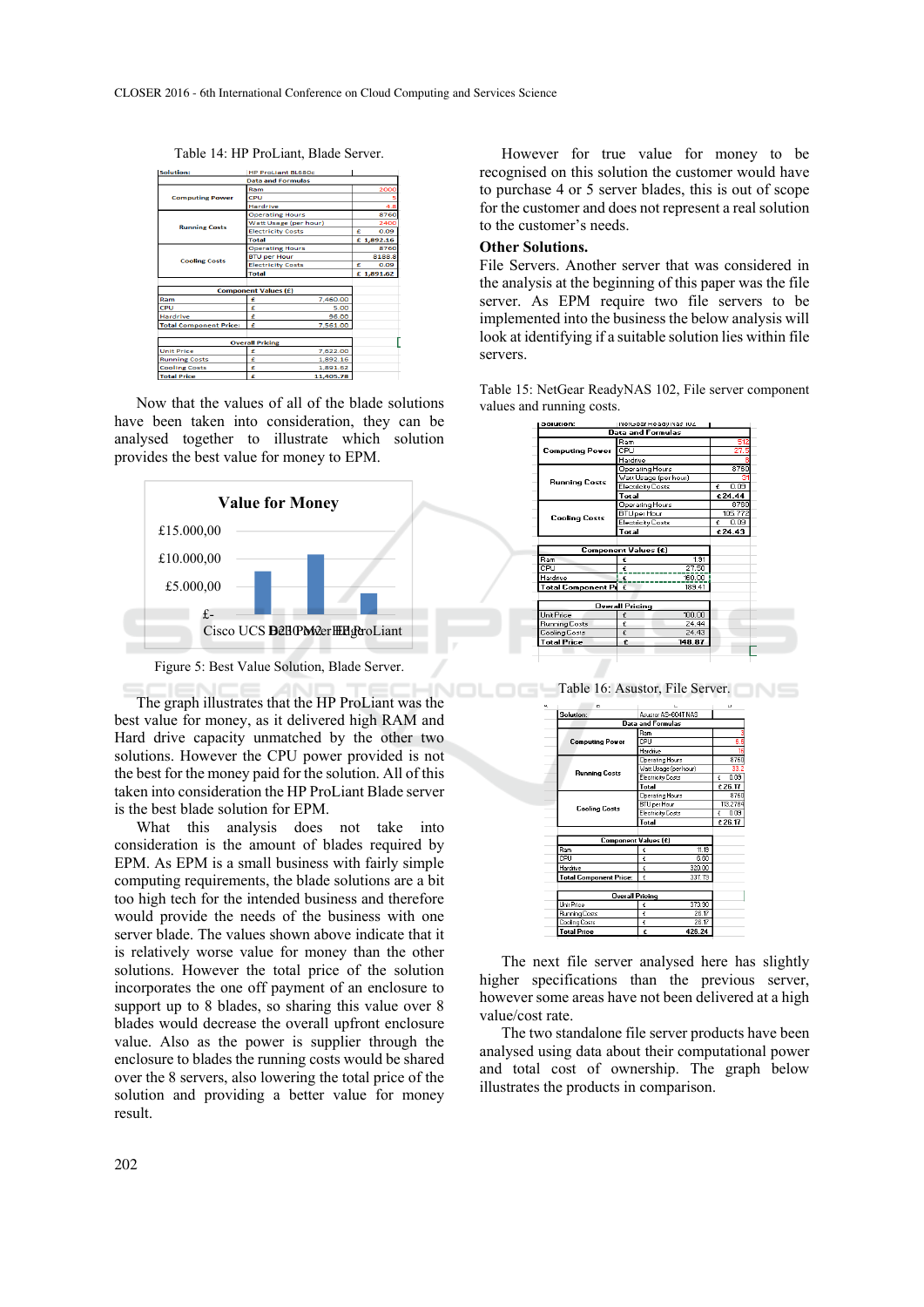

Figure 6: Best Value Solution, File Server.

The two servers taken into consideration do both deliver great value for money, more so in the case of the NetGear ReadyNas. The total cost of the product including running and cooling costs is worth less value compared to the potential computing power offered by the solution. The Asustor AS-604T also offer good value for money.

Analysing these products has shown that they would be great value for money in a home scenario where a lot of data storage is required, however they would not be suitable for SME and commercial use. Both the products do not offer any additional services besides file storage.

EPM could implement a standalone file server to the business and this product would be suitable for the data requirements needed. However additional products would have to be purchased to support a proxy and DHCP server. This would involve implementing other servers also, adding to the total cost of the infrastructure for EPM. Also the standalone file servers would not allow for room with scalability if the data storage requirements of EPM became larger. For these reasons file servers will not be considered for final implementation in EPM.

#### **6.3 Results and Reasoning**

As we have now analysed three different areas of servers, and analysed the key features that relate to EPM. We will now produce the findings of the analysis and my recommendation of the solution to be implemented.

The below figure has been produced to illustrate all of the server solutions analysed.

The best value solution area for EPM is rack servers. These provide the highest amount of potential computing power (RAM Capacity, Harddrive capacity & CPU value for money) while minimising the total cost of the solution.

The importance of the potential computing power is to ensure that EPM can grow the server (swapping resources such as RAM, hard-disk space and CPUs



Figure 7: Overall best value solution, looking at blade, rack and tower servers.

when needed) as the business grows. The initial costs of the solution is greater than the tower server solution however this is made up for with the computational power provided.

IBM x3650 MD has shown to be the most cost efficient solution to the customer's problem so we will suggest that this is implemented as it takes into account EPM requirements as well as the cost aspect.

Blade servers have not provided a viable solution for EPM as they offer minimal computing power (when only one is implemented) for a very large cost, straining EPMs cost resources. This solution may be viable in a very large business that requires a lot of computing power and has the available resources to purchase the blades and enclosures as well as run them. However in EPMs case the solution is not an option that would be available to them.

When choosing the solution for EPM, other areas must be considered that may not be specific to them but will be specific to SMEs in general. If these factors are not considered it could affect the take up and implementation of the chosen solution and EPM could simply reject it.

Other factors that need to be considered in the chosen solution are points that we have made previously in the paper and been supported by statistical data (Sahandi et al., 2012; YouTube Virtual Computing, 2015; Virtualisation Best Practices for SMEs, 2015; IBM Data Center Operational Efficiency, 2015), section 4.

- How can the solution reduce cost and meet scalability aspects?
- How does the solution offer security?

The solution to be implemented has met scalability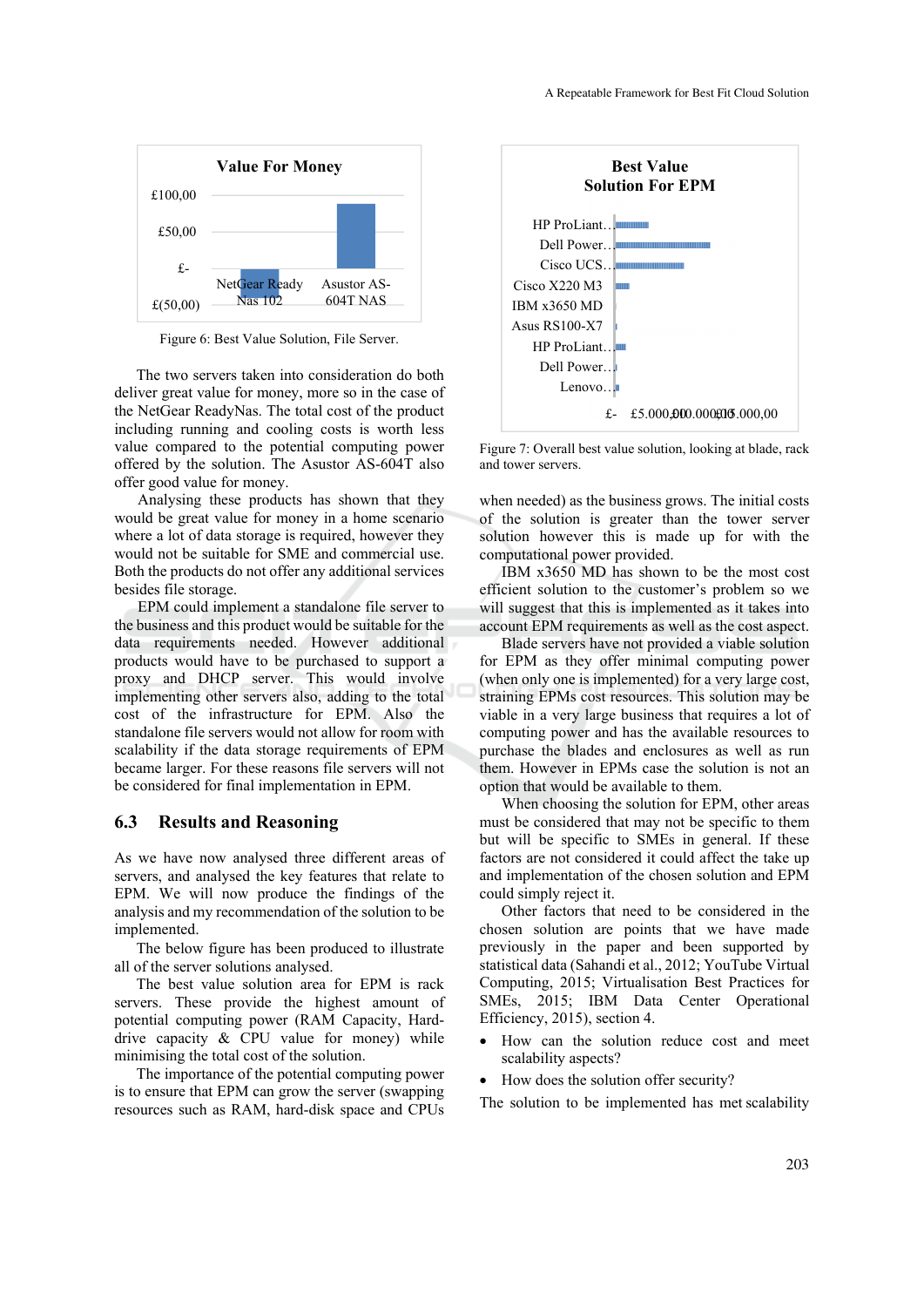aspects by providing swappable drive bays for disk space and RAM. This means that EPM can add hardware components when needed to support their network.

The cost reducing aspect could also be implemented from the solution. We have already talked about how the best value product has been chosen for EPM as this is one of their main priorities, but how can costs be reduced further?

The IBM rack server chosen as EPMs implementable solution will support the installation of virtual managers so many users can be supported from one server. This would reduce the costs as only one server would need to be purchased even if multiple Operating systems wanted to be run from it. Section IX also refers to how EPM could adapt their server room to operate more efficiently. This could also ensure that EPM are getting the most potential out of their servers for the money they paid.

The security aspect has also been considered in the choice of solution. The IMB rack server comes with administrative user's controls as standard, such as password protection and trusted platform module (TPM). Furthermore the solution supports security protocols such as SSL and PPTP. These are the two fundamental protocols used in VPN connectivity. This means EPM could implement a VPN network to the business to secure their connections and reduce the risk of security breaches. The organisation structure of EPM would allow for a VPN connection to be implemented, as the sales and finance departments may want to keep their files separate from each other. VPN would allow for the security of these departments to be maintained while still operating from the same server.

# **7 CONCLUSIONS**

In this section we will talk through how a network solution has been applied to EPM and how it meets their unique requirements. We will then go on to explain how other measures could be implemented which have been talked about in areas of this paper.

If we relate back to the business background introduced at the beginning of this paper.

- 1. EPM required a network solution for under £5,000.00
- 2. The solution must support functions such as File server, Proxy server, DHCP server and support the customer management application owned by EPM.
- 3. Maximise potential scalability, which may be

needed by EPM in the coming years.

The solution that we have chosen for implementation (IBM X3650 MD) meets all of the criteria stated by EPM.

The framework that was created to analyse each potential solution for EPM, found that products more focused towards a home use audience generally provided more value for money and a lower TCO. However the solutions focused towards a SME audience delivered a lower value for money in terms RAM, CPU and Hard-Drive, and a higher TCO. This is to be expected in a higher grade solution as the extra costs are justifiable by the extra computing power provided and the extra functionality that the solutions can provide.

In this paper we feel that all of EPMs unique requirements have been implemented with the chosen solution. However we also feel a more general approach has been taken relating to all SMEs, as the views and concerns of various SMEs have been taken into consideration to provide a solution that creates an all-round fit for the customer.

# **REFERENCES**

- Sahandi, R., Alkhalil, A. and Opara-Martins, J. O.-M. (2011) *L.M. Camarinha-Matos, L. Xu, and H. Afsarmanesh (Eds.): PRO-VE 2012, IFIP AICT 380, pp. 186–195, 2012. IFIP International Federation for Information Processing 2012 SMEs' Perception of Cloud Computing: Potential and Security*.
- InformationWeek, 'Avoiding Cloud Lock-In<br>InformationWeek', 2015. [Online]. Availa InformationWeek', 2015. [Online]. Available: http://www.informationweek.com/cloud/avoidingcloud-lock-in/d/d-id/1111982. [Accessed: 23- Apr-2015].
- T.G HKSAR, 'VPN SECURITY', 2008.
- YouTube, 'A simple explanation of virtualization (virtual computing', 2015. [Online]. Available: https://www.youtube.com/watch?v=hPkEqOoQSu4. [Accessed: 23- Apr- 2015]
- Cisco, 'Virtualization Best Practices for SMEs', 2015. [Online]. Available: http://www.cisco.com/web/IN/ about/network/virtualization\_smes.html. [Accessed: 23- Mar- 2015].
- IBM Data center operational efficiency best practices, 2015. [Online]. Available: http://www-935.ibm.com/services/multimedia/IBM\_Global\_Data\_ Centre\_Study.pdf. [Accessed: 01-May-2015].
- 'Model Based Test Case Optimization of UML Activity Diagrams using Evolutionary Algorithms', *Academia EDU*, vol. 2, no. 211, 2014.
- Cpubenchmark.net, 'PassMark CPU Value Chart Performance / Price of available CPUs', 2015. [Online]. Available: https://www.cpubenchmark.net/cpu\_value\_ available.html. [Accessed: 23- Apr- 2015].